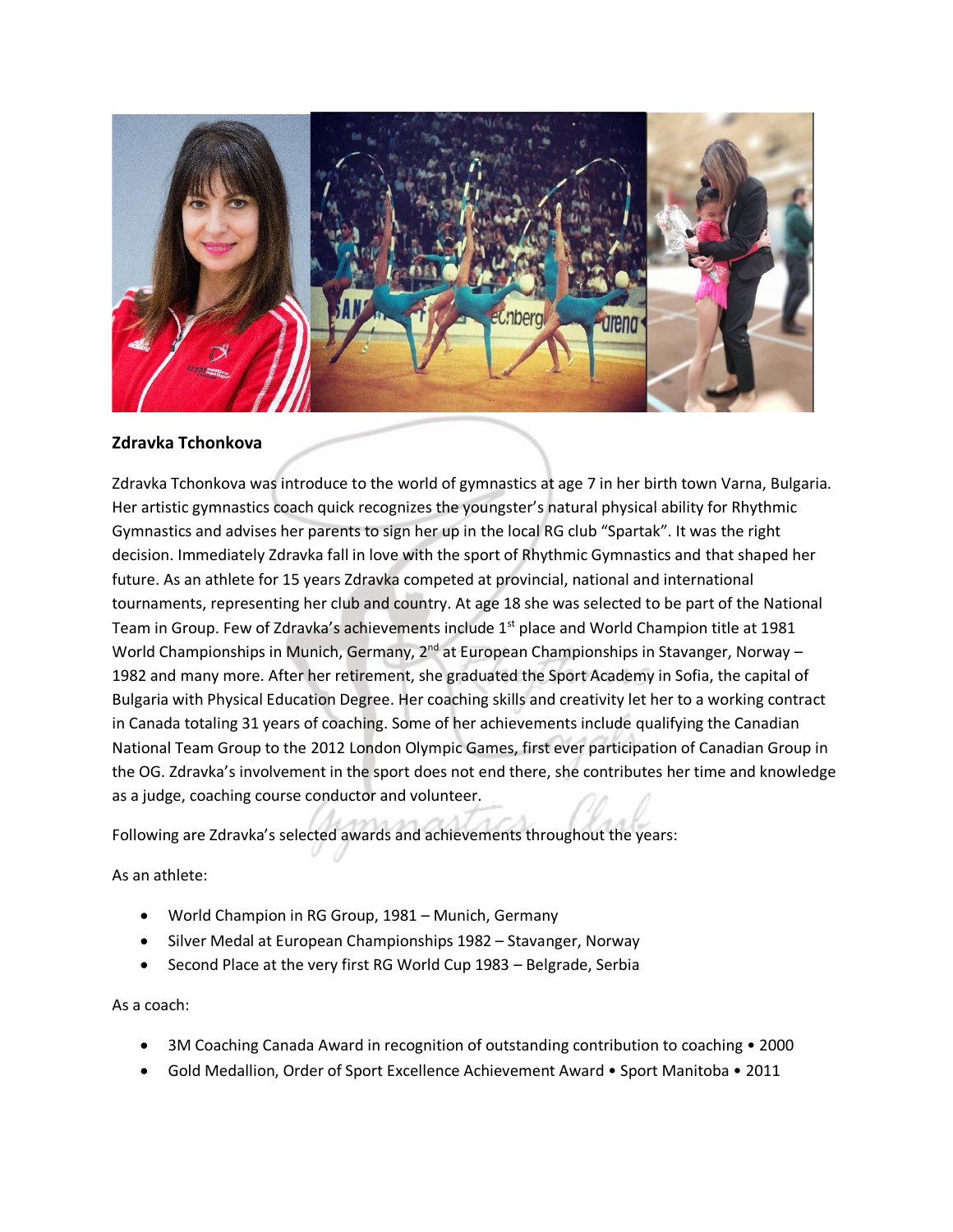- Coach of Manitoba's Olympian Susy Cushman, **1992 Barcelona Olympic Games**
- Coach of the Canadian National Team Senior Group, who qualified for the first time in history and competed at the **2012 London Olympic Games**
- Coach of Canadian NT Group **Silver and Bronze Medalist** from **Pan Am Games, 1999, 2003, 2011**
- Coach of **Commonwealth Games Silver Medalist Katie Iafolla**, Malaysia, 1998
- Coach of Manitoba Winter Games **Gold Medalist Junior Group, 1995**
- Coached National Team athletes throughout career from Bulgaria, France, Malaysia, Switzerland, Mexico, New Zealand and China
- Course conductor for NCCP L1-3 courses 1996 until present
- Chartered Professional Coach, granted by Coaches of Canada 2012
- NCCP L4 Certified Coach in Rhythmic Gymnastics

As a judge:

- International Brevet Judge Category 2 RGG & RGI since 2001 until present
- Judged many Canadian competitions, World Cup, Pan-Am Championships and International **Tournaments**

Community involvement:

- **Member**  GCG/RG National Team Advisory Committee 1998 2008
- Member RGM Board 1998-2008 & 2016 until present
- Member RGM Judging Committee 2012 until present
- Technical Director for many Winter Challenge Invitationals
- Member Western Regional Championships Organizing Committee 2006
- Member Gymnastics Canada (GYMCAN) Program Committee 2019 until present